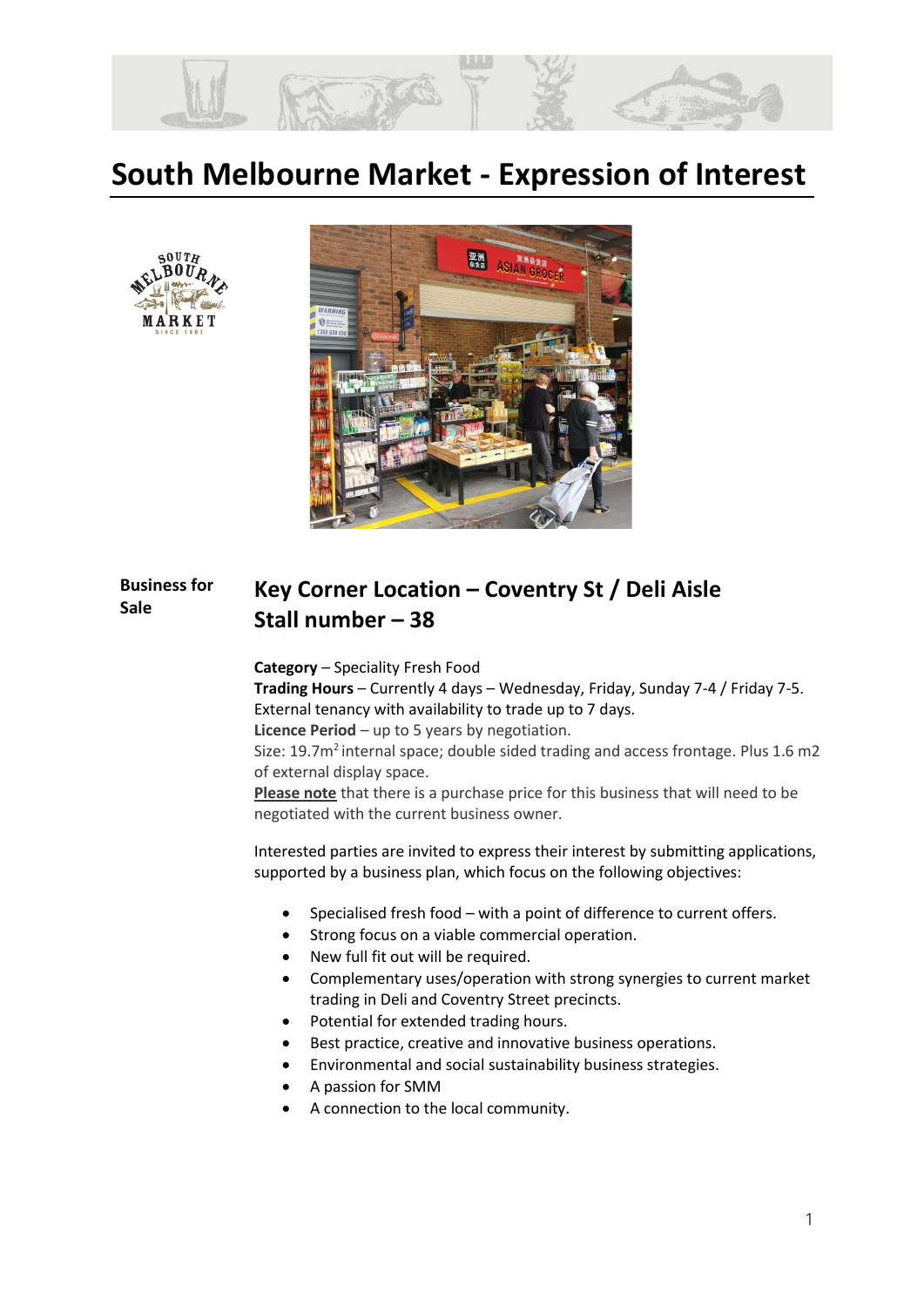

**South Melbourne Market** 

With over 5.5 million visitors annually, the South Melbourne Market has, and continues to, set the standard in placemaking which has delivered consistent growth in visitation over the past decade.

Since 1867, South Melbourne Market has been a treasured inner-city landmark and a favorite among locals and visitors. It is the quintessential village market, a place where people come not only to purchase fresh food, but to meet, eat, drink, shop, discover, share, and connect.

Inside our Market, authentic traders display their wares with pride and passion. Quirky and playful characters are found behind the counters, delivering old fashioned customer service with a smile. We embrace and showcase the local, supporting local farmers, artisans, and producers.

It is a foodie's paradise where freshness, quality and diversity are paramount and foodstuffs from land and sea are on show. We celebrate a philosophy of real food, encouraging you to cook dishes made from great quality, fresh produce sourced from our family of traders you know, love and trust.

We are home to seriously good coffee, specialty tea and a vibrant restaurant precinct for day and nighttime activation. There is also an amazing array of merchandise and services with everything from clothing, homewares and secondhand books to hairdressing and pet food.

With a full calendar of live music, events and activities, the Market is a happy and experiential place that celebrates the senses. Take a trip to the Market: you never know what you will find, but we guarantee it will be full of surprising moments and experiences!

An independent committee, appointed by Council, governs the Market with support of the City of Port Phillip.

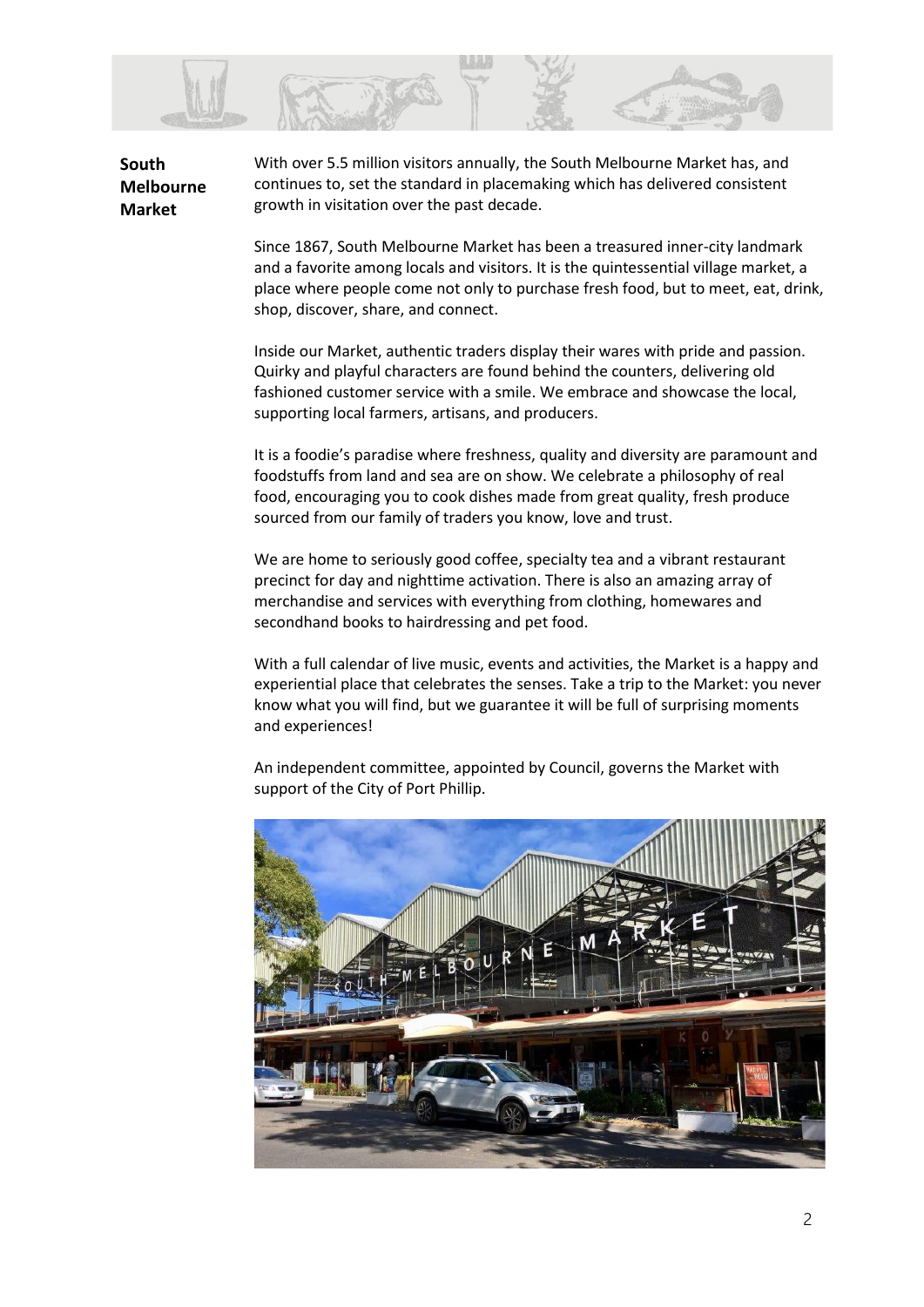

**Precinct Overview and Location**



**Deli Aisle / Coventry Street Fresh Produce**

The SMM **Deli Aisle Market precinct** is one of Melbourne's best specialty produce locations, known for its hustle and bustle, a mix of ingredient-based produce, fresh meat, poultry and seafood and a variety of deli offers. A market experience not to be missed!

In recent years SMM visitation in this area of the Market has grown by approximately 8% year on year (exception – 2020 - COVID) (orange highlighted area on map above)

Precinct features:

- High footfall total entry into the Market was 5,839,683 for the calendar year (2019), 63% of the Market visitation enter the site via the Deli Aisle.
- Approximately 3,685,021 people annually pass the tenancy, 63% of total visitation.
- Vibrant precinct with a universally recognised Foodie profile and loyal customer visitation.
- Quality complementary concepts and operators

The **Coventry Street Fresh Food precinct** is a much-loved place for locals to shop for fresh produce and specialty items, supplying a wide variety of day-to-day essentials and niche delicacies.

Precinct features:

- High footfall
- Vibrant local precinct
- Quality complementary concepts and operators.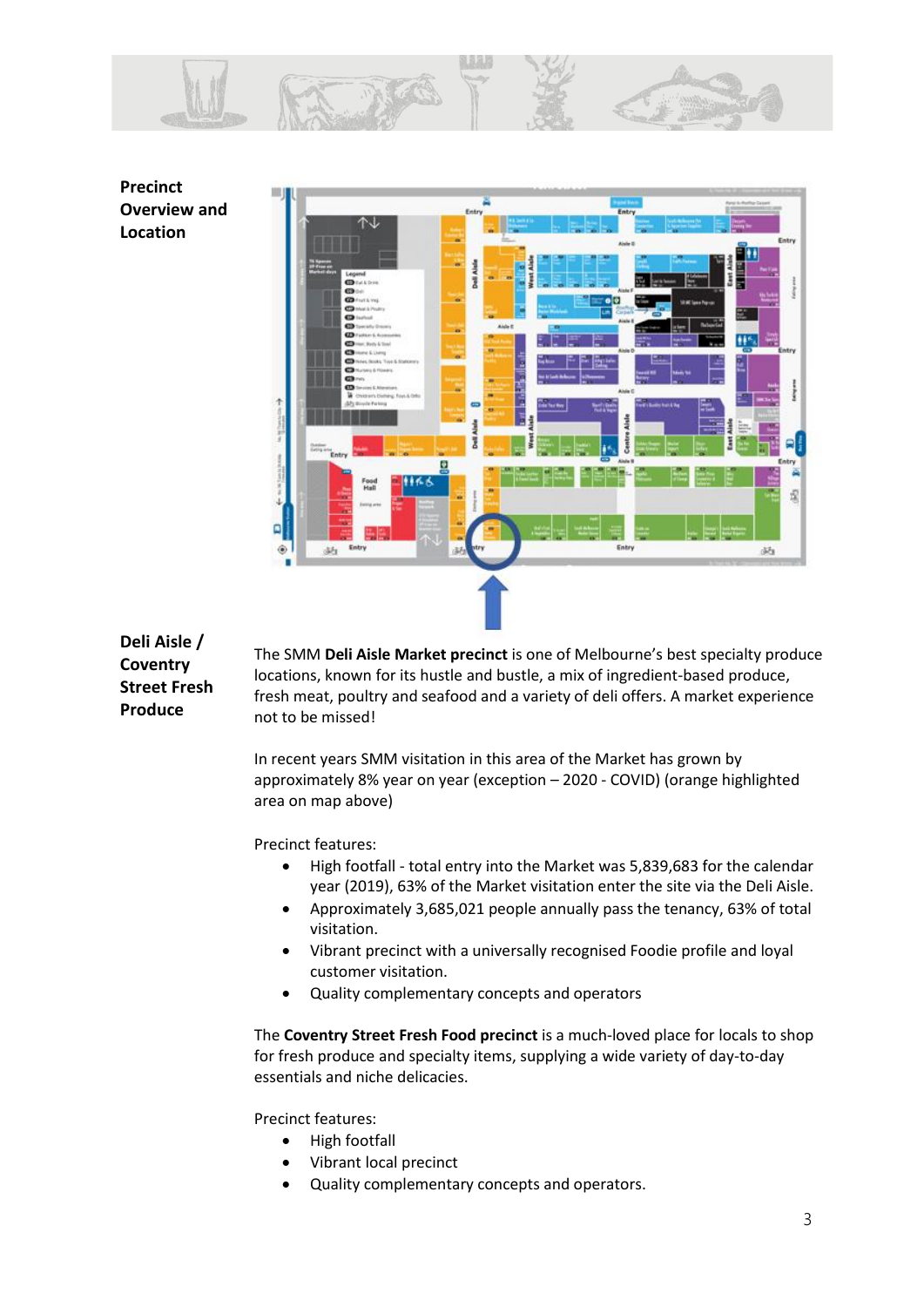



**Licensing, Fees and Stall Details Land Status** - Crown Land. Council is the appointed Committee of Management under the provisions of the Crown Land (Reserves) Act 1978 and by further delegation to the SMMC, as a Special Committee of Council, pursuant to s.86 of the Local Government Act 1989.

> **Licence Term -** Negotiable up to 5 years **Proposed Form of Agreement -** SMM Licence **Permitted use** – By negotiation with SMM management.

**Fixtures and Fittings -** Full dedicated fit-out is required. **Services and Infrastructure –** Electricity.

Tenancy Size: 19.7m<sup>2</sup> and 1.6 m2 of display area.

**Rental Fees-** Note current rent 2021-22 is \$36,000 plus GST. Yearly CPI is 3.5%.

**Estimated outgoings -** The Licensee will be required to pay any metered charges for utilities such as gas, water, and electricity where applicable. The licensee will also be required to pay annual public liability fee 2021- \$391.00 (Inc GST) and monthly pest control fee 2021 of \$70.75 per month (Inc GST). Please note these fees may increase on a yearly basis.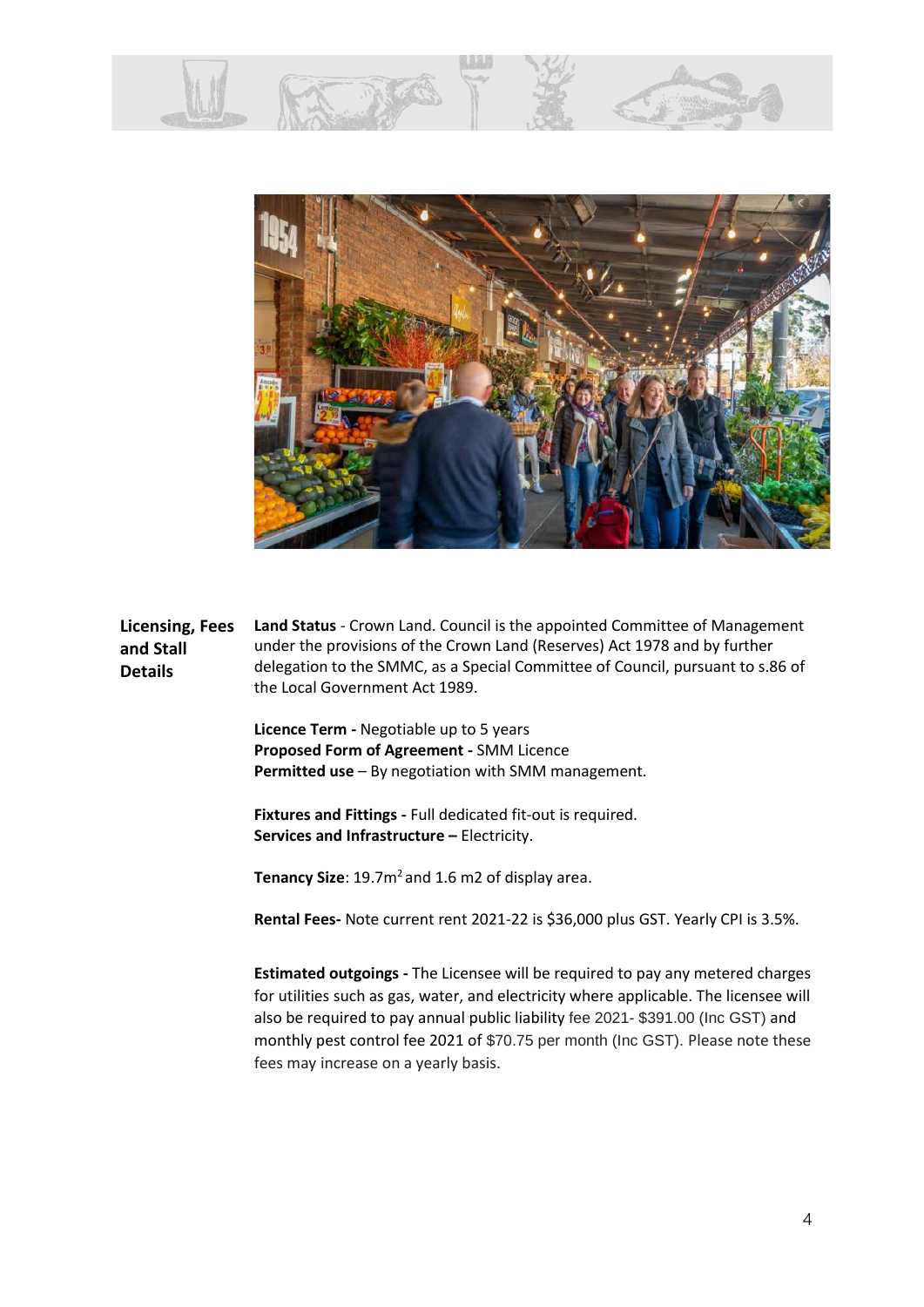





Coventry Street